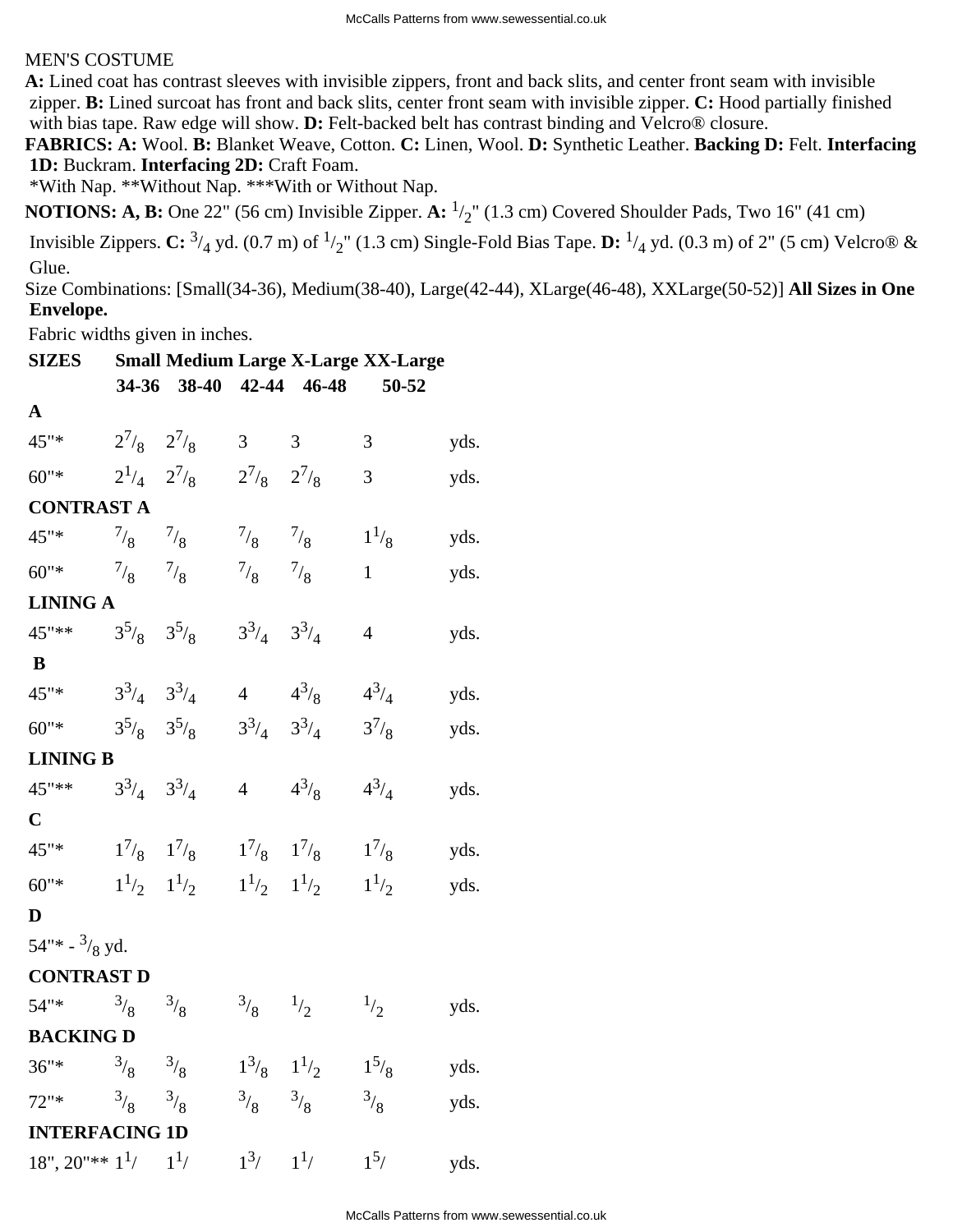## **FINISHED GARMENT MEASUREMENTS**

| <b>Measurement at chestline</b>                                                     |  |                                                |  |  |    |      |  |
|-------------------------------------------------------------------------------------|--|------------------------------------------------|--|--|----|------|--|
| A B $41\frac{1}{2}$ $43\frac{1}{2}$ $47\frac{1}{2}$ $51\frac{1}{2}$ $55\frac{1}{2}$ |  |                                                |  |  |    | ins. |  |
| <b>Measurement at hipline</b>                                                       |  |                                                |  |  |    |      |  |
| AB 47 49 53 57                                                                      |  |                                                |  |  | 61 | ins. |  |
| <b>Back length from base of your neck</b>                                           |  |                                                |  |  |    |      |  |
| $\mathbf{A}$                                                                        |  | $46^3/4$ 47 $47^1/4$ $47^1/2$ $47^3/4$         |  |  |    | ins. |  |
| B                                                                                   |  | $60^{1/4}$ $60^{1/2}$ $60^{3/4}$ 61 $61^{1/4}$ |  |  |    | ins. |  |

8 4 8 2 8

Fabric widths given in centimeters.

| <b>SIZES</b>                         |     |             |     |             | <b>Small Medium Large X-Large XX-Large</b> |    |
|--------------------------------------|-----|-------------|-----|-------------|--------------------------------------------|----|
|                                      |     | 34-36 38-40 |     | 42-44 46-48 | 50-52                                      |    |
| $\mathbf A$                          |     |             |     |             |                                            |    |
| 115 cm*                              | 2.7 | 2.7         | 2.7 | 2.7         | 2.7                                        | m  |
| 150 cm*                              | 2.1 | 2.7         | 2.7 | 2.7         | 2.7                                        | m  |
| <b>CONTRAST A</b>                    |     |             |     |             |                                            |    |
| $115 \text{ cm}^*$                   | 0.8 | 0.8         | 0.8 | 0.8         | 1.1                                        | m  |
| $150 \text{ cm}^*$                   | 0.8 | 0.8         | 0.8 | 0.8         | 1.0                                        | m  |
| <b>LINING A</b>                      |     |             |     |             |                                            |    |
| 115 cm**                             | 3.4 | 3.4         | 3.5 | 3.5         | 3.7                                        | m  |
| B                                    |     |             |     |             |                                            |    |
| 115 cm*                              | 3.5 | 3.5         | 3.7 | 4.0         | 4.4                                        | m  |
| 150 cm*                              | 3.4 | 3.4         | 3.5 | 3.5         | 3.6                                        | m  |
| <b>LINING B</b>                      |     |             |     |             |                                            |    |
| 115 cm**                             | 3.5 | 3.5         | 3.7 | 4.0         | 4.4                                        | m  |
| $\mathbf C$                          |     |             |     |             |                                            |    |
| 115 cm*                              | 1.8 | 1.8         | 1.8 | 1.8         | 1.8                                        | m  |
| 150 cm*                              | 1.4 | 1.4         | 1.4 | 1.4         | 1.4                                        | m  |
| D                                    |     |             |     |             |                                            |    |
| 137 cm <sup>*</sup> - 0.4 m          |     |             |     |             |                                            |    |
| <b>CONTRAST D</b>                    |     |             |     |             |                                            |    |
| 137 cm*                              | 0.4 | 0.4         | 0.4 | 0.5         | 0.5                                        | m  |
| <b>BACKING D</b>                     |     |             |     |             |                                            |    |
| 90 cm*                               | 0.4 | 0.4         | 1.3 | 1.4         | 1.5                                        | m  |
| 183 cm*                              | 0.4 | 0.4         | 0.4 | 0.4         | 0.4                                        | m  |
| <b>INTERFACING 1D</b>                |     |             |     |             |                                            |    |
| 46 cm, 51 cm <sup>**</sup> 1.1       |     | 1.2         | 1.3 | 1.4         | 1.5                                        | m  |
| <b>FINISHED GARMENT MEASUREMENTS</b> |     |             |     |             |                                            |    |
| <b>Measurement at chestline</b>      |     |             |     |             |                                            |    |
| A B                                  |     | 105.3 110.3 |     | 121.3 131.3 | 141.3                                      | cm |
| <b>Measurement at hipline</b>        |     |             |     |             |                                            |    |
| A B                                  | 120 | 125         | 135 | 145         | 155                                        | cm |